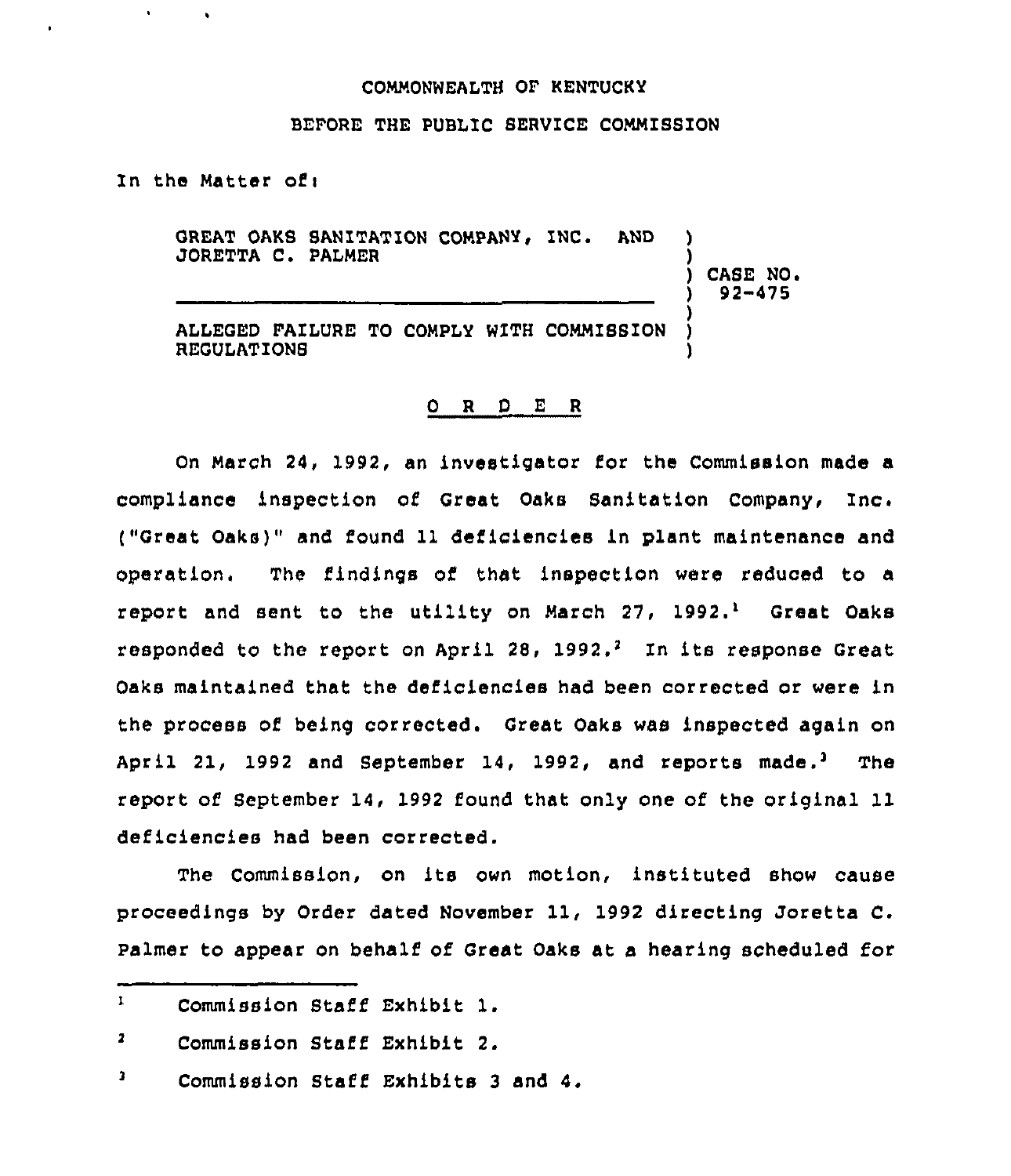January 27, 1993. At the request of Ns. Palmer, the hearing was rescheduled for March 24, 1993. Hs. Palmer failed to appear at the scheduled hearing. Despite Ms. Palmer's absence, the Commission proceeded with the hearing. Larry N. Updike, a staff utility investigator, testified for Commission Staff.

 $\ddot{\phantom{a}}$ 

Mr. Updike testified that he inspected Great Oaks on March 24, 1992 and subsequently on April 21, 1992, and September 14, 1992. During his first inspection, eleven deficiencies were identified relating to plant maintenance. Nr. Updike testified that on his second inspection of Great Oaks repeat violations were found. Although Great Oaks claimed in its response that all deficiencies had been corrected or were in the process of being corrected, the third inspection revealed that only one of the deficiencies had been corrected.

# FINDINGS AND ORDERS

After examining the evidence of record and being advised, the Commission finds that:

1. Great Oaks, <sup>a</sup> Kentucky corporation engaged in the treatment of sewage to the public, for compensation, is a utility under the Jurisdiction of the Commission. KRS 278.010(3)(f).

2. Ns. Palmer is the sole shareholder of Great Oaks and serves as its president.

3. Ns. Palmer and Great Oaks received proper notice of this proceeding.

4. Commission regulations require that sewage treatment facilities "be maintained and operated in accordance with accepted

 $-2-$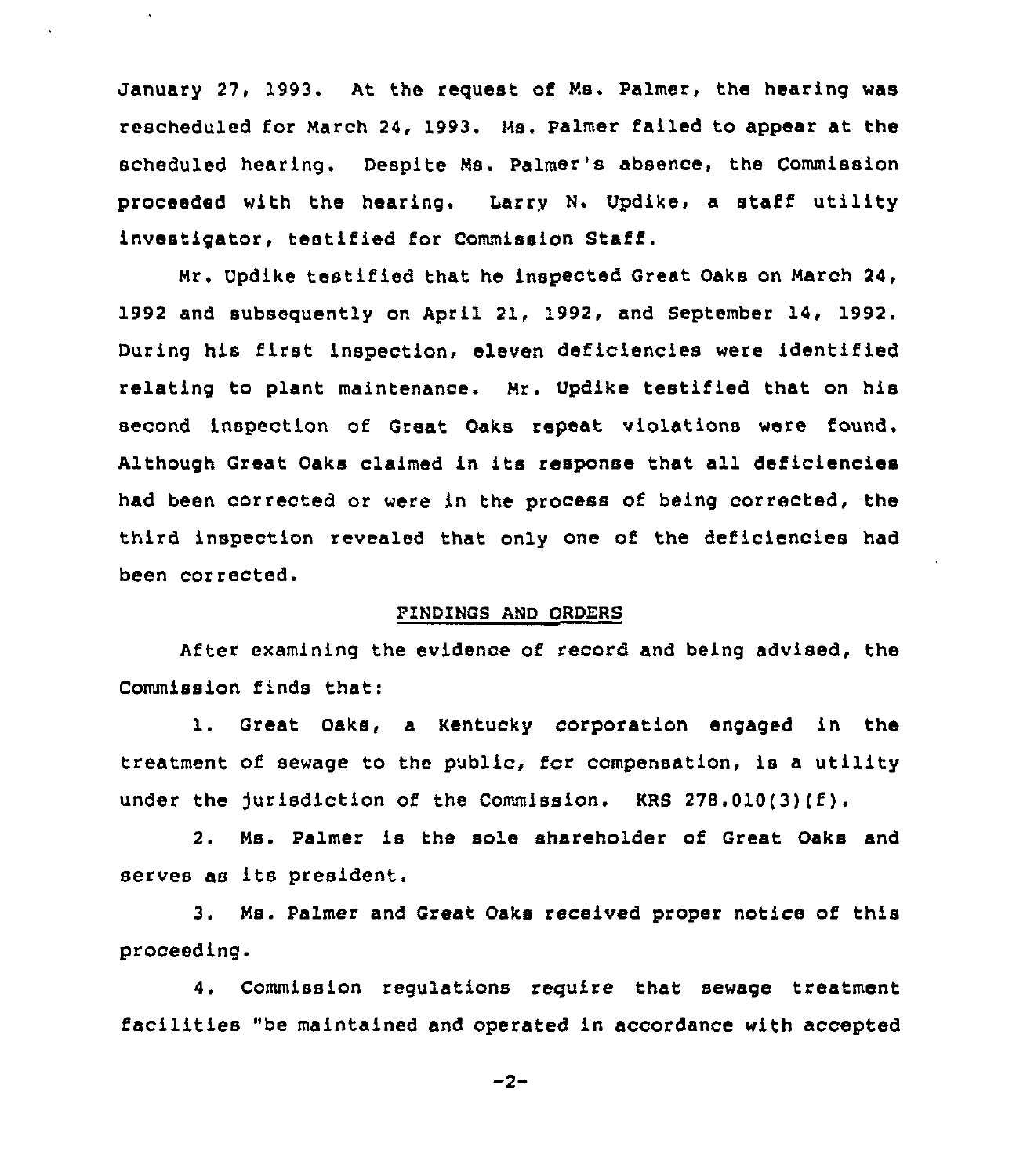good engineering practice to assure, as far as reasonably possible, continuity of service, uniformity in the quality of service furnished, and the safety of persona and property." 807 KAR Si071, Section 7.

5. Deficiencies in the maintenance and operation of Great Oaks which were alleged in the reports of Narch 24, 1992; April 21, 1992; and September 14, 1992 existed from the time of the first inspection on Narch 24, 1992.

6. The evidence clearly shows that Great Oaks has not been maintained and operated in accordance with good engineering practices. Poor maintenance adversely affects the quality of service provided by Great Oaks and affects public health and safety. <sup>A</sup> list of current deficiencies is contained in Appendix A, attached hereto and incorporated herein.

7. Ns. Palmer's failure to correct the above deficiencies and to maintain and operate Great Oaks in accordance with accepted engineering practices is a violation of Commission Regulation 807 KAR 5:071. Great Oaks and Ns. Palmer, in her individual capacity, have wilfully violated Commission regulations and the abovementioned provisions of Chapter 278.

IT IS THEREFORE ORDERED that:

 $\bullet$ 

1. Great Oaks and Ns. Palmer are ordered to correct the deficiencies listed in Appendix <sup>A</sup> within 20 days of the date of this Order.

2. Ns. Palmer shall certify by sworn statement to the Commission that the above-mentioned deficiencies have been

 $-3-$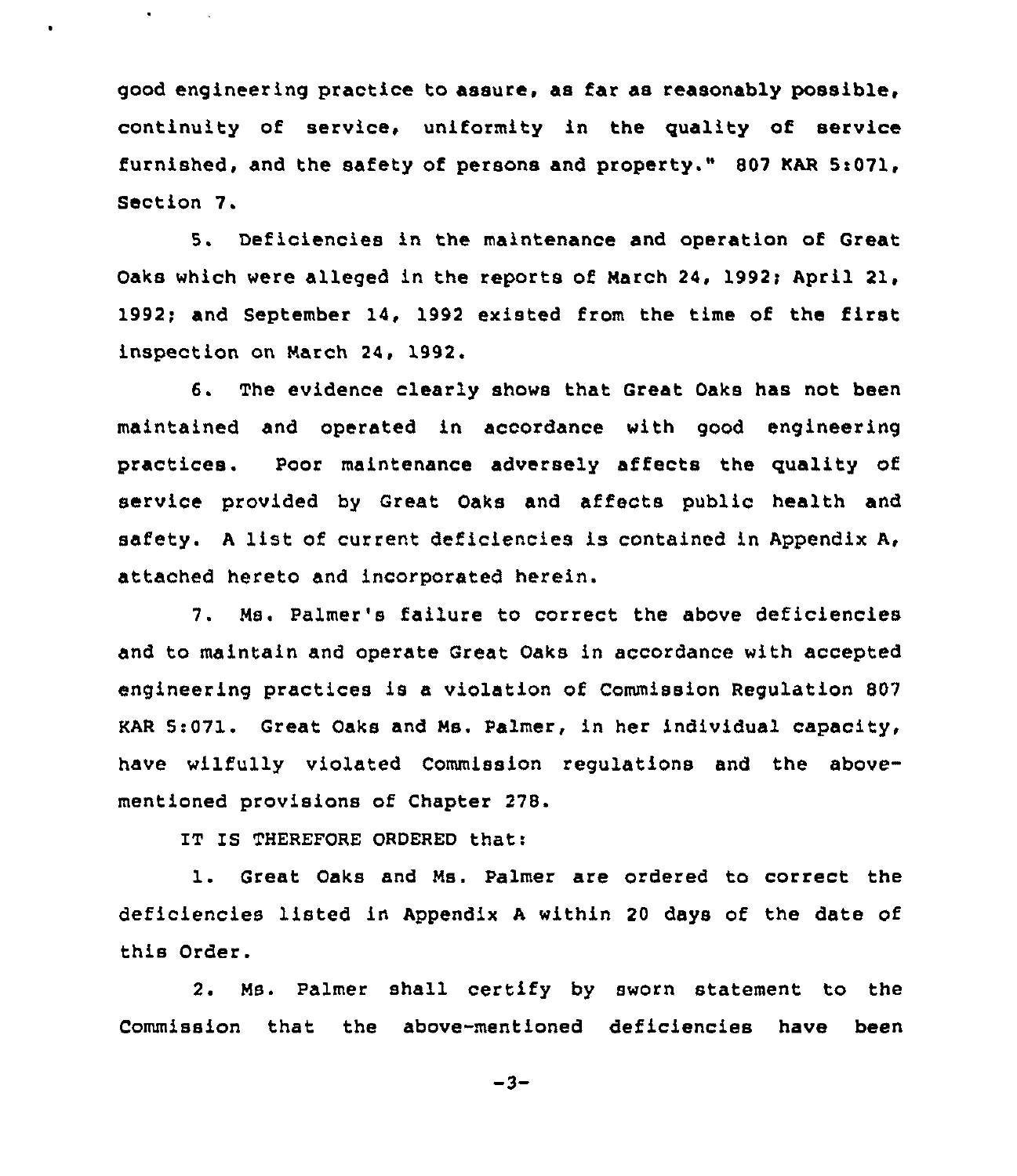corrected. Said statement is due within 30 days of the date of this Order.

3. A fine of \$500 shall be assessed against Ms. Palmer for her continuing violations of Commission regulations and KRS Chapter 278. Said fine shall be due and payable within 10 days of the date of this Order by certified check or money order made payable to Treasurer Commonwealth of Kentucky. Said check or money order shall be mailed or delivered to the Office of General Counsel, Public Service Commission, 730 Schenkel Lane, P. O. Box 615, Frankfort, Kentucky 40602.

4. Further penalties may be imposed by the Commission through additional proceedings for failure to comply with the provisions of this Order.

Done at Frankfort, Kentucky, this 10th day of May, 1993.

PUBLIC SERVICE COMMISSION

rman

Vice Chairman

ATTEST: CommIssione

Executive DireCtOr